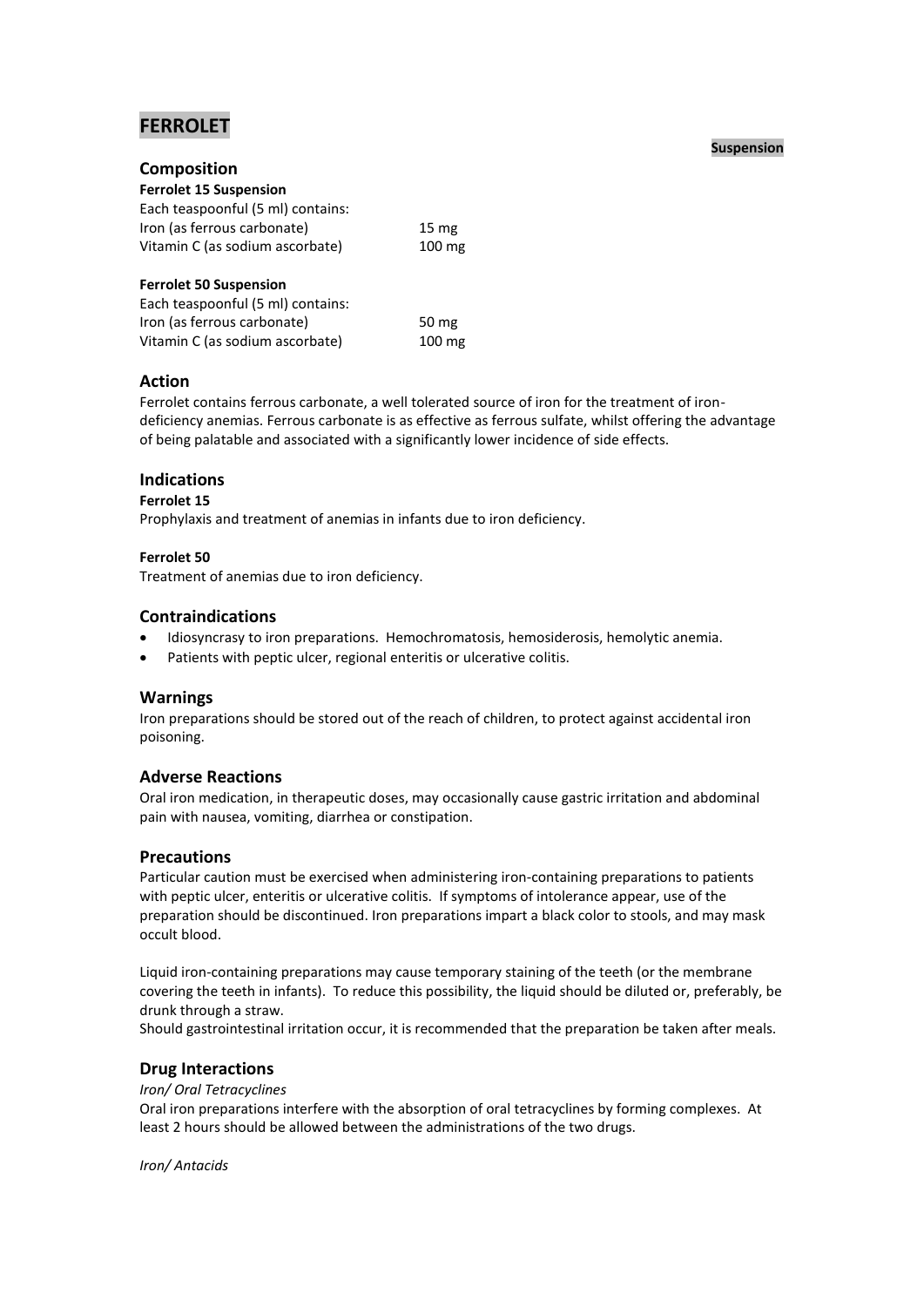Antacids taken concurrently with iron preparations decrease iron absorption, administration of the two drugs should be spaced as far apart as possible.

#### *Iron/ Foods*

Iron absorption is inhibited by the concurrent ingestion of eggs, milk, tea or coffee.

## **Dosage and Administration**

#### **Ferrolet 15**

For prophylaxis, the dosage is 1 mg iron/kg daily, to be taken between meals. In babies up to 1 year of age, the minimum dosage is 7.5 mg iron/day and the maximum dosage is 15 mg iron/day. In the treatment of cases of iron deficiency, the dosage may be increased up to 2 mg iron/kg, 3 times daily.

### **Ferrolet 50**

In adults and children over 6 years of age, 100-150 mg iron/day, in divided doses, to be taken between meals.

In children under 6 years of age, 50-100 mg iron/day, in divided doses, to be taken between meals.

#### **Over Dosage**

Iron over dosage is dangerous, particularly in children, and requires immediate attention. Serious poisoning may result in young children following ingestion of as little as 200 mg of elemental iron.

#### **Manifestations**

Symptoms of iron over dosage usually occur within about 30 minutes of ingestion, or may be delayed by several hours.

They include signs of abdominal pain, vomiting and diarrhea (appearing within 60 minutes), gastrointestinal irritation and necrosis, tarry stools, hematemesis, fast and weak pulse, lethargy, low blood pressure, coma and signs of peripheral circulatory collapse. Metabolic acidosis, convulsions, fever, leukocytosis, coma and even death may occur 12-24 hours post-ingestion.

Acute hepatic and renal necrosis may follow, 2-4 days post-ingestion. Possible intestinal scarring and obstruction may occur, 2-4 weeks post-ingestion.

#### **Treatment**

Administer an emetic such as syrup of ipecac. Emesis should be followed by gastric lavage with desferrioxamine solution (2 grams/litre). Thereafter, instil a more concentrated solution of desferrioxamine (5 grams in 50-100 ml of water), to be retained in the stomach. Keep the patient under constant surveillance to detect possible aspiration of vomitus. Maintain suction apparatus and standby emergency oxygen in case of need.

Following these initial measures, parenteral desferrioxamine treatment should be instituted, taking into account the severity of the poisoning, in accordance with the dosage recommendations set out below.

The patient must be monitored for a minimum of 24 hours after becoming asymptomatic. Delayed effects may include shock, severe gastrointestinal bleeding (24-48 hours), and gastrointestinal obstruction (weeks to months).

#### *Severe Poisoning*

In cases of severe poisoning, manifested as shock and/or coma with high serum iron levels (i.e. > 90  $\mu$ M/litre in children and >142  $\mu$ M/litre in adults), immediate supportive measures including intravenous infusion of desferrioxamine should be instituted. Note that hypotension may occur if the infusion rate is too rapid.